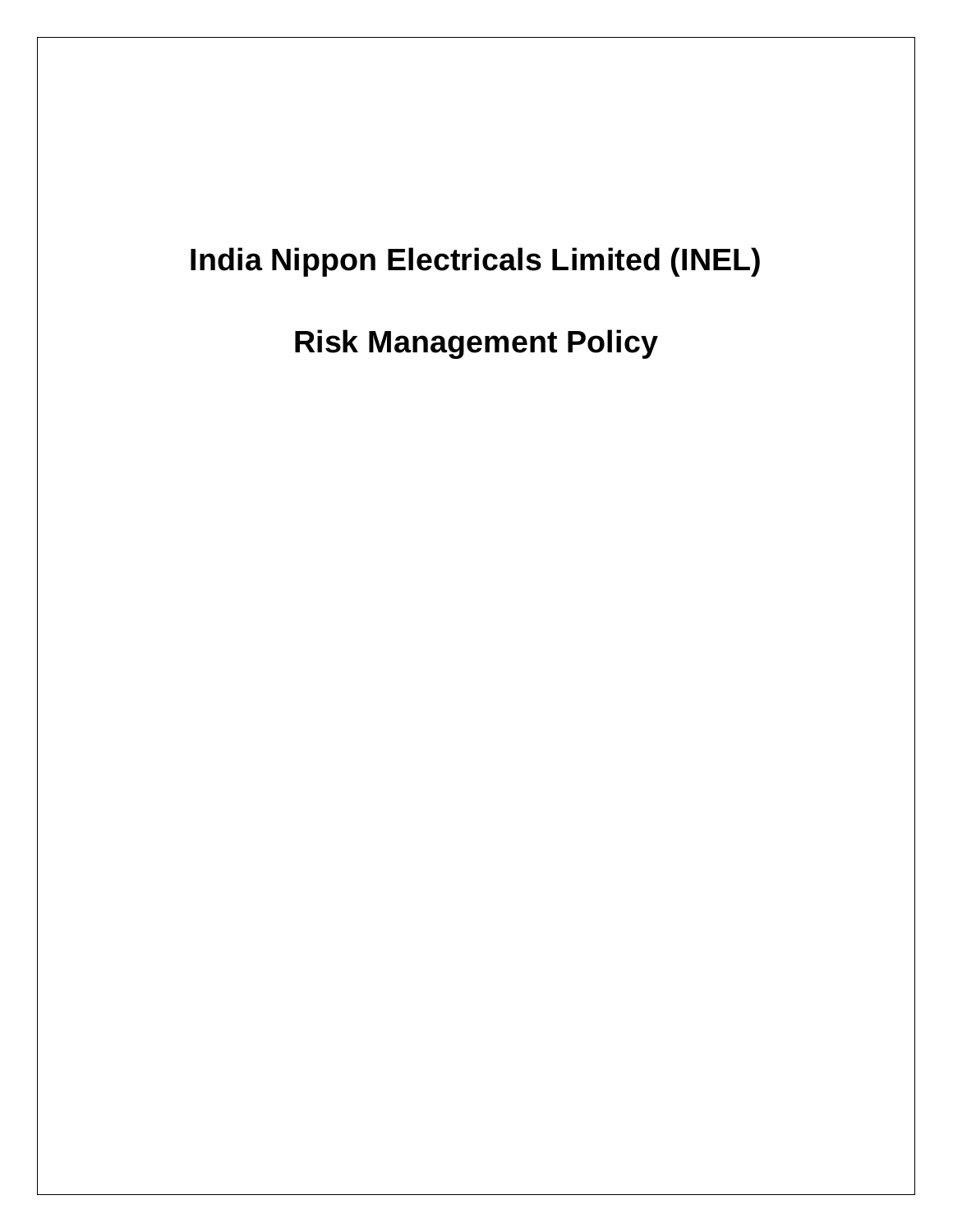## **Table of Contents**

| 1.             |     |  |
|----------------|-----|--|
|                | 1.1 |  |
|                | 1.2 |  |
| 2.             |     |  |
|                | 2.1 |  |
|                | 2.2 |  |
|                | 2.3 |  |
|                | 2.4 |  |
|                | 2.5 |  |
| 3.             |     |  |
|                | 3.1 |  |
|                | 3.2 |  |
|                | 3.3 |  |
|                | 3.4 |  |
| 4.             |     |  |
| 5 <sub>1</sub> |     |  |
|                | 5.1 |  |
|                | 5.2 |  |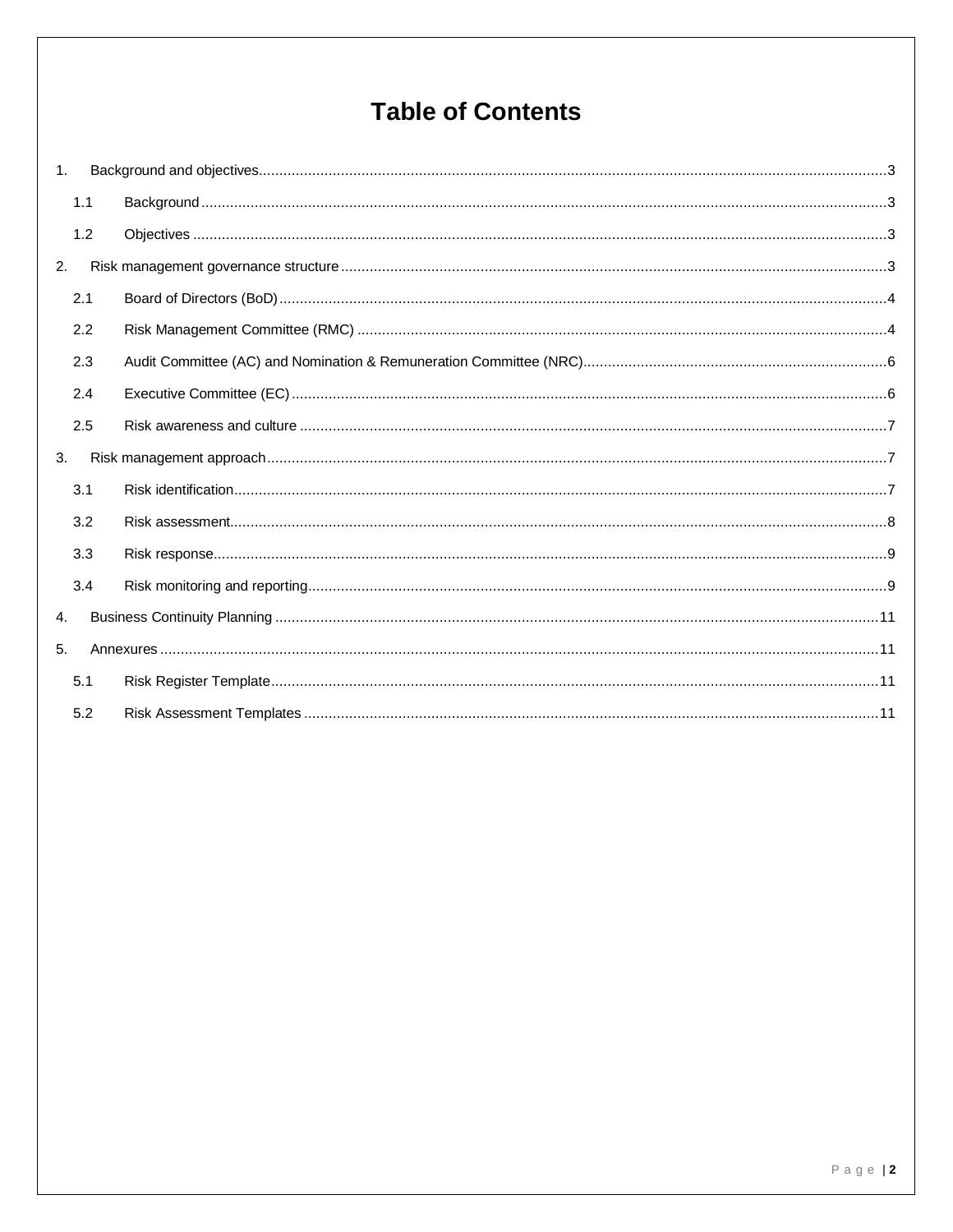## <span id="page-2-0"></span>**1. Background and objectives**

## <span id="page-2-1"></span>**1.1 Background**

This Risk Management Policy (the 'Policy' or 'RM Policy') intends to enable India Nippon Electricals Limited ('INEL' or the "Company") to adopt a well-defined framework / process for managing pertinent enterprise-wide risks on an ongoing basis, to ensure the Company's objectives are being achieved. The Policy lays out the governance structure and the process to identify, assess, respond, monitor and report on key risks actively and effectively.

The Policy is formulated in compliance with applicable regulations under Companies Act 2013, SEBI (Listing Obligation and Disclosure Requirements) Regulations 2015 and amendments thereof.

The Board of Directors (the 'Board' or the 'BoD') is responsible for development and implementation of an RM Policy, assisted by the Risk Management Committee (the 'RMC'). The Policy should be reviewed at least once in 2 years considering the changing industry dynamics and evolving complexities. Any changes to the Policy should be reviewed and approved by the RMC and the Board.

The Policy complements and does not replace any other existing control, compliance and governance programs.

## <span id="page-2-2"></span>**1.2 Objectives**

The RM Policy / framework is designed to enable high standards of governance, business conduct and risk management and to achieve the following objectives:

- Informed decision making, adequately factoring risks involved
- Promoting risk-aware culture
- Safeguarding of company's assets and stakeholders' interests
- Achievement of sustainable business growth
- Planning for business continuity
- Compliance with applicable legal and regulatory requirements

## <span id="page-2-3"></span>**2. Risk management governance structure**

To ensure high levels of governance and culture, it is important that the risk management framework is driven by exercising adequate Board oversight, establishing operating structures and defining desired culture. The Company's RM framework shall be driven by a 3-tier structure comprising the:

- Board of Directors (BoD)
- Risk Management Committee, along with Audit Committee (AC) and Nomination & Remuneration Committee (NRC)
- Executive Committee (EC)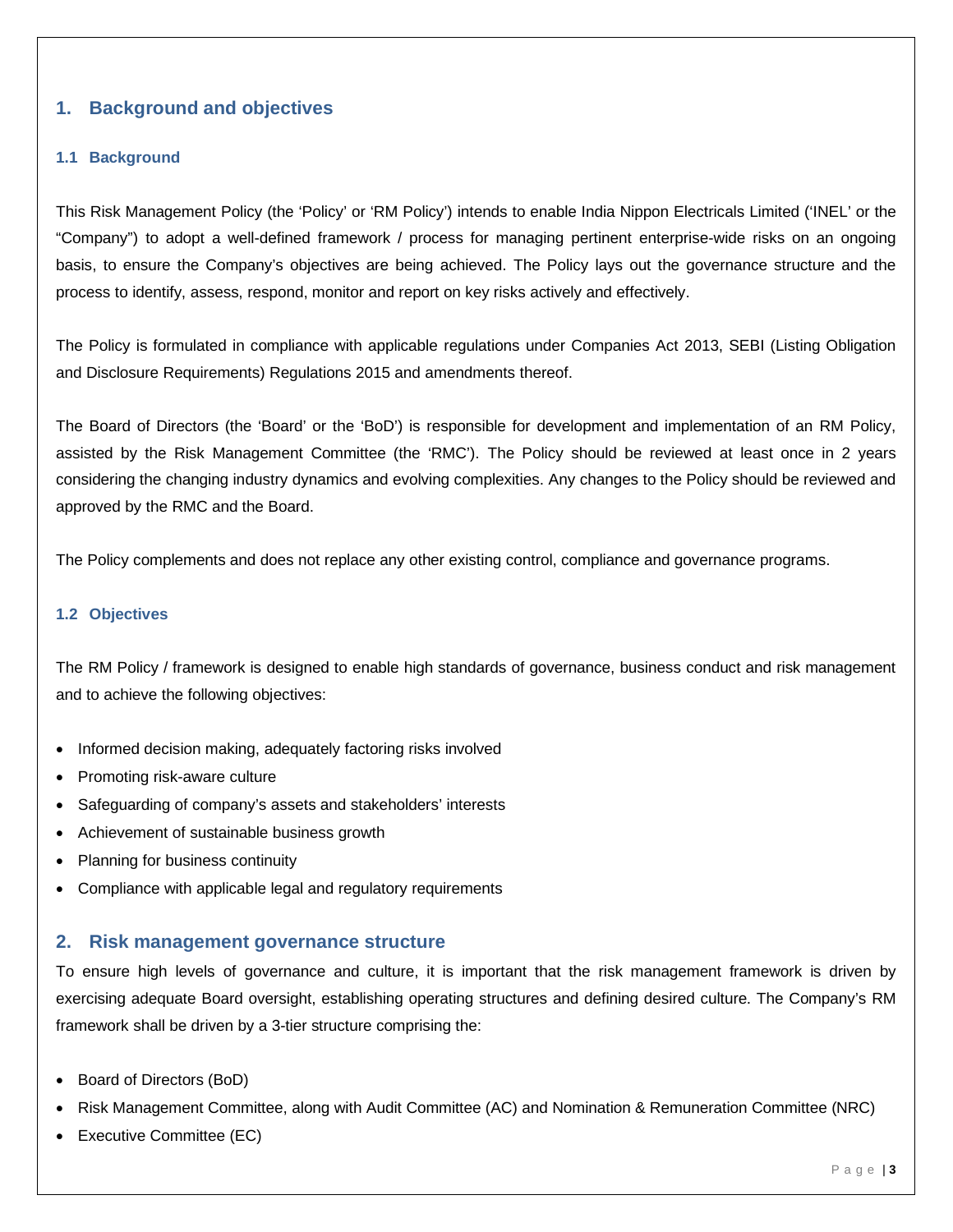

## <span id="page-3-0"></span>**2.1 Board of Directors (BoD)**

The BoD defines the RM strategies & objectives, oversees the development, implementation & operation of the RM Policy / framework and sets the culture for effective risk management.

- The BoD is assisted by the RMC to drive the RM Policy / framework. The BoD has defined the role and responsibilities of the RMC in the form of an RMC Charter and may delegate monitoring and reviewing of the RM framework to the RMC (along with any other functions as it deems fit, including cyber security).
- The BoD has approved the RM Policy and shall approve any subsequent changes thereof, based on bi-annual review and recommendations of the RMC.
- The BoD shall be kept informed by the RMC of the nature and content of the RMC discussions, recommendations and required actions (including status) for key risks. This shall include annual presentations on RM by the RMC, with inputs and support of AC and NRC on management of financial / reporting and people-related risks respectively.
- The BoD shall include a statement in its report to the Shareholders on development and implementation of RM Policy, including identification of elements of any risk, which may threaten the existence of the company.

## <span id="page-3-1"></span>**2.2 Risk Management Committee (RMC)**

The RMC was formed by the BoD in Aug-21 to assist in developing the RM Policy, guiding implementation, monitoring, and reviewing the effectiveness of RM Policy and practices. The RMC shall guide and oversee the RM process to identify, assess, manage and monitor key enterprise-wide risks, with inputs from AC & NRC and support from EC.

## **Composition of the RMC:**

RMC shall comprise minimum of 3 members, with at least 50% being members of the BoD (including at least 1 Independent Director) and remaining members from executive management. Chairperson of RMC shall be an Independent Director.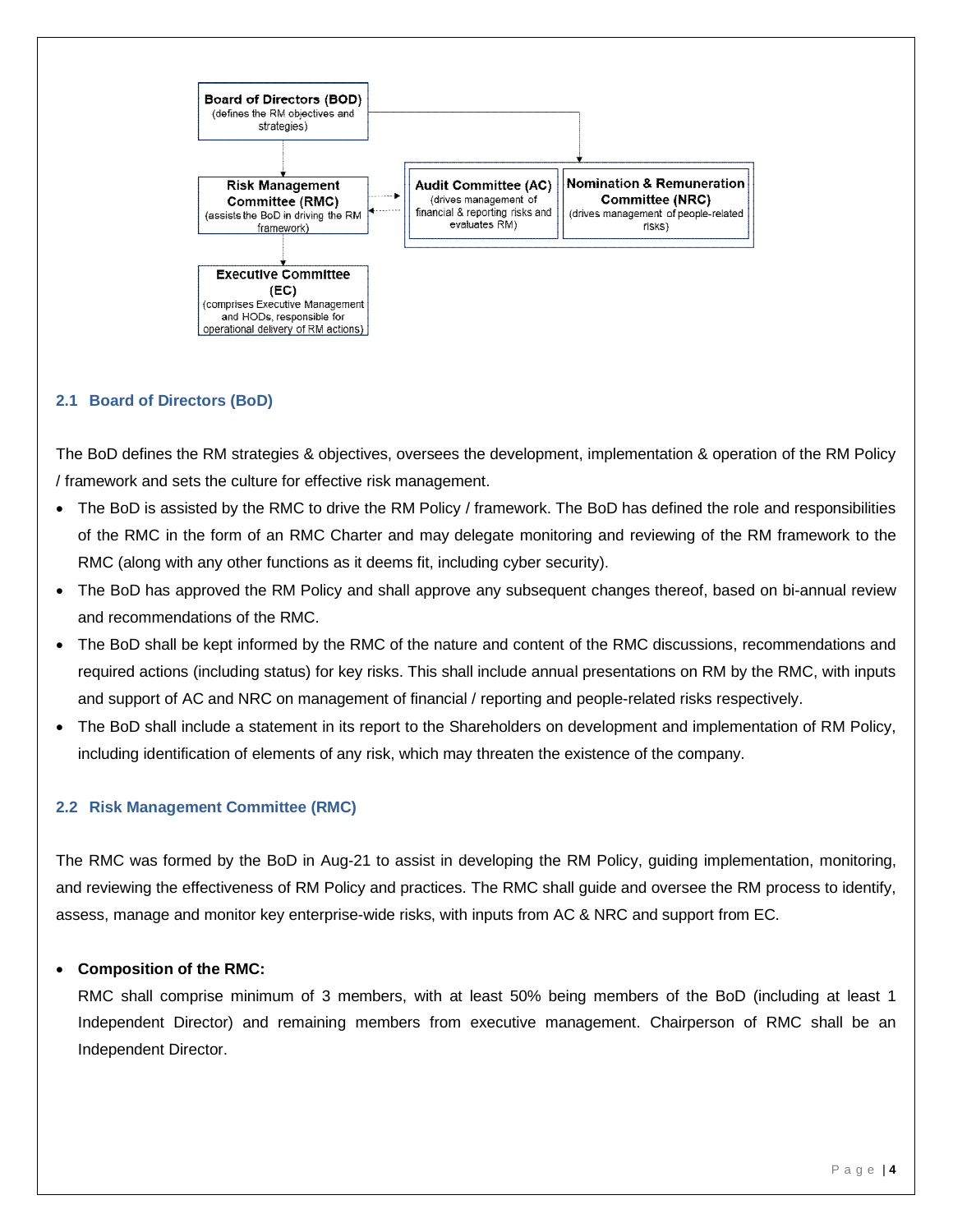## **Meetings of the RMC:**

- RMC shall meet at least twice in a Financial Year, with a gap of not more than 180 days between two such meetings.
- Quorum required for such RMC meetings shall be the higher of two members (or) 1/3<sup>rd</sup> of RMC members, including at least one Independent Director in attendance. Participation of the members through video conferencing or other audio-visual means shall be deemed to be adequate for considering quorum.
- Formal decisions shall be made by a simple majority. In case of equality of votes, the Chairperson of the meeting shall have a casting vote.
- The Company Secretary shall act as the Secretary to the RMC for the purpose of convening RMC meeting (in conjunction with RMC Chairperson), circulating the agenda & papers and recording & circulating the meeting minutes.
- RMC may invite any Director, KMP, employee or external experts / professionals to the RMC meetings, as required.
- Agenda of the RMC meetings may include:
	- o review of the Company's RM Policy / framework
	- o presentations by EC, relevant risk owners or external consultants on identified / prioritized risks, response plans and monitoring mechanisms
	- o compilation of key information / recommendations to be presented to the Board (for direction / action) or the Audit Committee (for evaluation of RM system)
	- o presentations by domain / sectoral experts on topics relevant to RM
	- o any other topics related to RM.

## **Roles and responsibilities of the RMC:**

- Formulate a detailed RM Policy which shall include:
	- o Framework for identification of internal and external risks specifically faced by the Company, including financial, operational, sectoral, environmental, sustainability, governance, information & cyber security risks and any other risk as may be determined by the RMC.
	- o Measures for risk mitigation including systems and processes for internal control of identified risks.
	- o Business continuity plan.
	- oAny other points that the RMC may find relevant to be included in the Policy
- Monitor and oversee implementation of the RM Policy, including evaluating adequacy of RM systems and functioning of the ERM framework. This evaluation shall be done at least once in a year considering the risk portfolio.
- Periodically review the RM Policy (at least once in two years), including by considering the changing industry dynamics and evolving business complexity
- Ensure that appropriate methodology, processes and systems are in place to monitor and evaluate risks associated with the business of the Company, including implementing and overseeing an appropriate Enterprise Risk Management (ERM) Framework.
- Review the identified, prioritized and emerging risks across the enterprise and ensure that they are refreshed at defined intervals.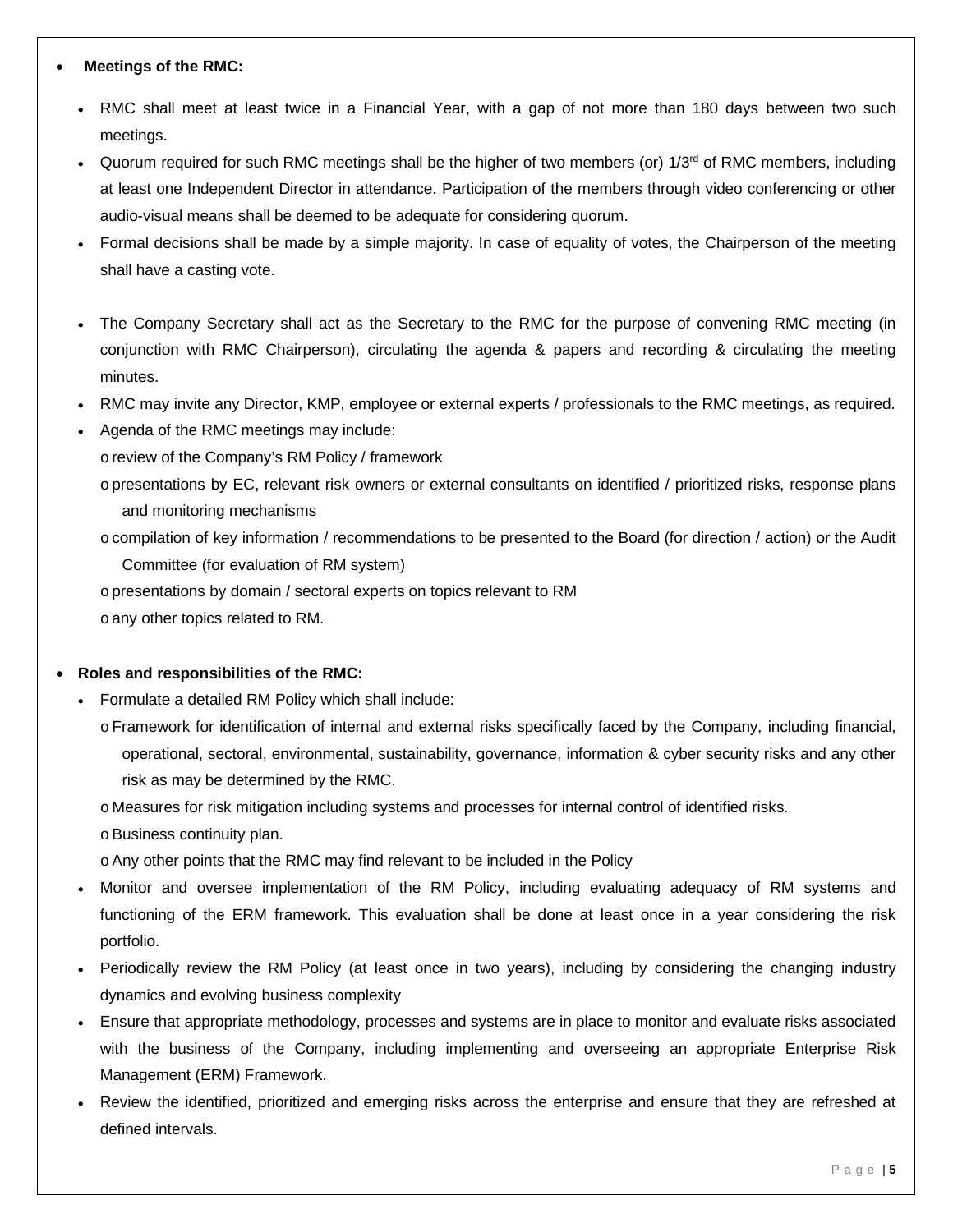- Ensure the Company's risk appetite for the purpose of risk assessment and monitoring is appropriately defined.
- Oversee development, implementation and operation of risk responses and provide directions to the EC.
- Review Key Risk Indicators (KRI) dashboards and other performance metrics against prioritized risks.
- Ensure adequacy and effectiveness of Business Continuity Plan and Cyber Security framework.
- Review the adequacy of the Company's resources to perform its RM responsibilities and achieves its objectives.
- Keep the BoD informed about the nature and content of its discussions, recommendations and actions to be taken.
- Appointment, removal and terms of remuneration of a Chief Risk Officer (CRO), if required.
- Coordination of activities with Audit Committee and Nomination & Remuneration Committee, where necessary.
- Engage the services of consultants and other external service providers / subject matter experts and require the attendance of any executives in connection with the RMC's role and shall be entitled to interact with the internal auditors wherever it deems fit and shall also require them to make any presentations thereon.
- Periodically review and recommend the expansion of any power or role of the RMC to effectively perform its role.

## <span id="page-5-0"></span>**2.3 Audit Committee (AC) and Nomination & Remuneration Committee (NRC)**

- Audit Committee shall be responsible for periodic evaluation of the RM systems and provide insights / recommendations to the RMC. In addition, the AC would oversee management of the financial and reporting risks faced by the Company, relying on the Internal Financial Controls (IFC) and Internal Audit mechanisms in place.
- <span id="page-5-1"></span> Nomination & Remuneration Committee shall oversee management of the people-related risks relevant to the Company and provide insights / recommendations to the RMC.

## **2.4 Executive Committee (EC)**

- Executive Committee (EC) of the Company comprises the Managing Director (MD), President, Chief Financial Officer (CFO), Company Secretary (CS), Chief Technology Officer (CTO) and Heads of Departments (HOD).
- Under the direction of the RMC, EC shall also be responsible for operationalizing the RM Policy and framework including:
	- Developing, implementing and operating an effective Enterprise-wide Risk Management (ERM) framework to identify, assess, manage and monitor risks across risk categories.
	- Directing and overseeing the execution of RM actions by the risk owners / HODs.
	- Keeping the RMC informed of the identified and prioritized risks, risk management actions and results of the risk monitoring mechanisms.
- EC shall meet monthly to review the risk monitoring results / dashboards, emerging risks and status of risk response plans and provide directions to the risk owners / HODs.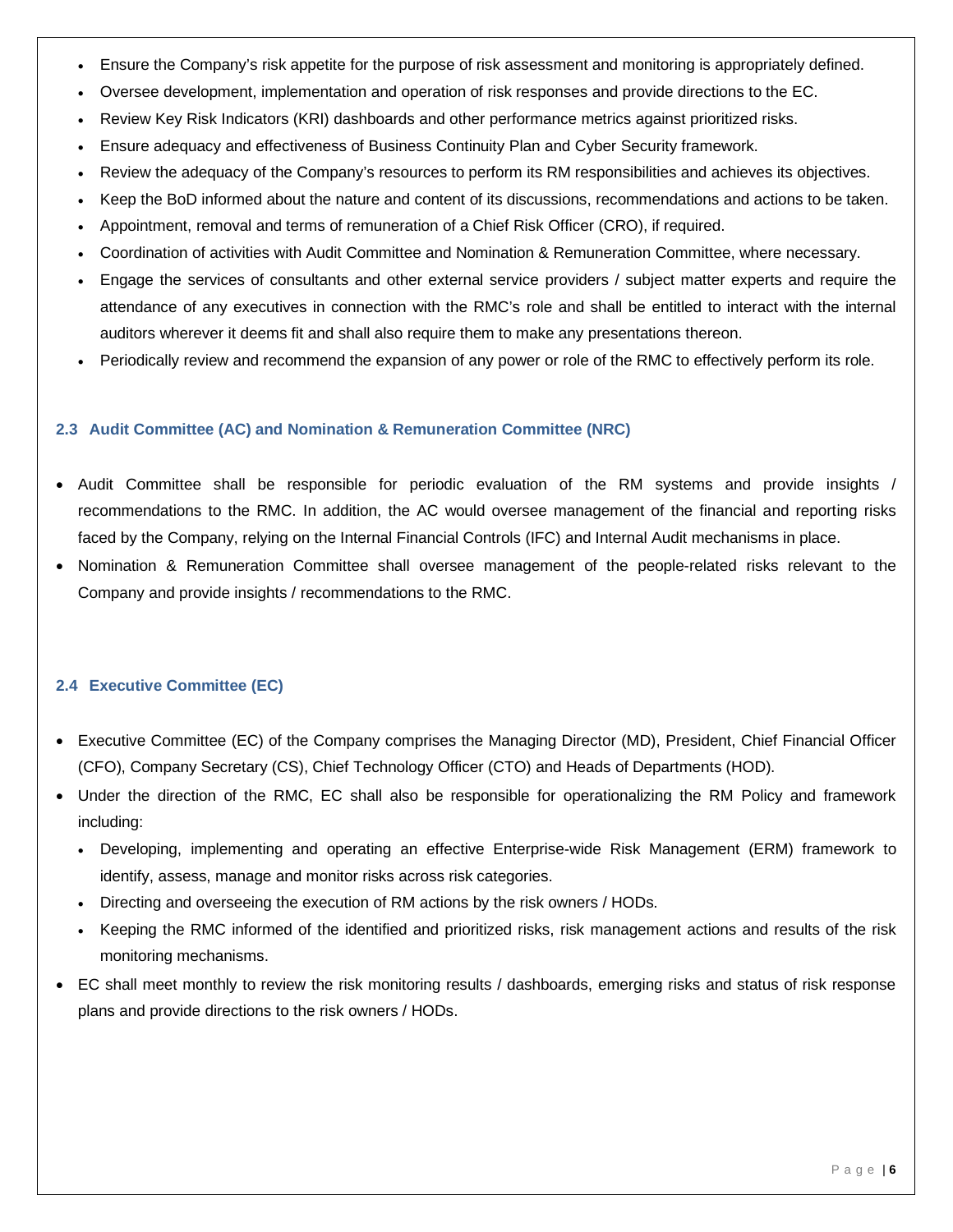#### <span id="page-6-0"></span>**2.5 Risk awareness and culture**

- Since risk is an integral part of every business activity, the Company aims to embed risk management in its business strategy and operations by promoting risk culture and awareness across the organizations.
- The Company has devised and implemented several risk management programs / measures including Enterprise-wide Risk Management (ERM), Internal Financial Controls (IFC), Internal Audit, Code of Conduct, Whistle-blower Policy and various operational / quality policies.
- Periodic awareness sessions and communications / mailers on risk management, domain and sectoral topics shall be organized for the members of the BoD, the Committees, Executive Management and HODs.
- Periodic awareness communications / mailers on relevant risk management, domain and sectoral topics shall be organized for the wider organization.
- Performance evaluation of the Board, the Committees, Executive Management and HODs shall also appropriately factor performance on risk management activities.

## <span id="page-6-1"></span>**3. Risk management approach**

Risk management is a process, effected by an entity's board of directors, management and other personnel, applied in strategy setting and across the enterprise, designed to identify potential events that may affect the entity, and manage risk to be within its risk appetite, to provide reasonable assurance regarding the achievement of entity objectives. The Board of Directors are responsible for overall risk management of the company, supported by the Risk Management Committee.

The Company has established an Enterprise-wide Risk Management (ERM) framework to identify key risks across categories / functions, assess the criticality identified risks to prioritize top risks, mitigate / manage the prioritized risks and monitoring the existing & emerging risks.

## <span id="page-6-2"></span>**3.1 Risk identification**

- Risk identification shall be carried out across all business verticals / locations of the Company and covering all key risk areas and categories.
- Risk identification shall be performed through internal ideation (such as workshops, brainstorming sessions and inputs from operational reviews), research, inputs from external domain / sectoral experts and any loss event.
- HODs / risk owners shall have the primary responsibility to identify pertinent risks for the Company, with directions / inputs from the EC.
- Risk register (in a pre-defined format) shall be used to compile the identified risks across functions / areas. The risk register shall be reviewed, updated and refreshed periodically.
- Key risk areas / business functions for coverage shall include Business Planning/ Strategy, Marketing & Sales, Aftermarket, Quality, R&D, Engineering, Manufacturing, Maintenance, Finance, Information Technology, Human Resources (including Industrial Relations), Projects, General Administration, Legal & Compliance and Secretarial.
- Key categories of risks for coverage shall include Strategic / Business, Operational, Financial & Reporting, Sectoral, Sustainability (Environmental, Social & Governance / ESG), Technology, Cyber security, Regulatory and Third-party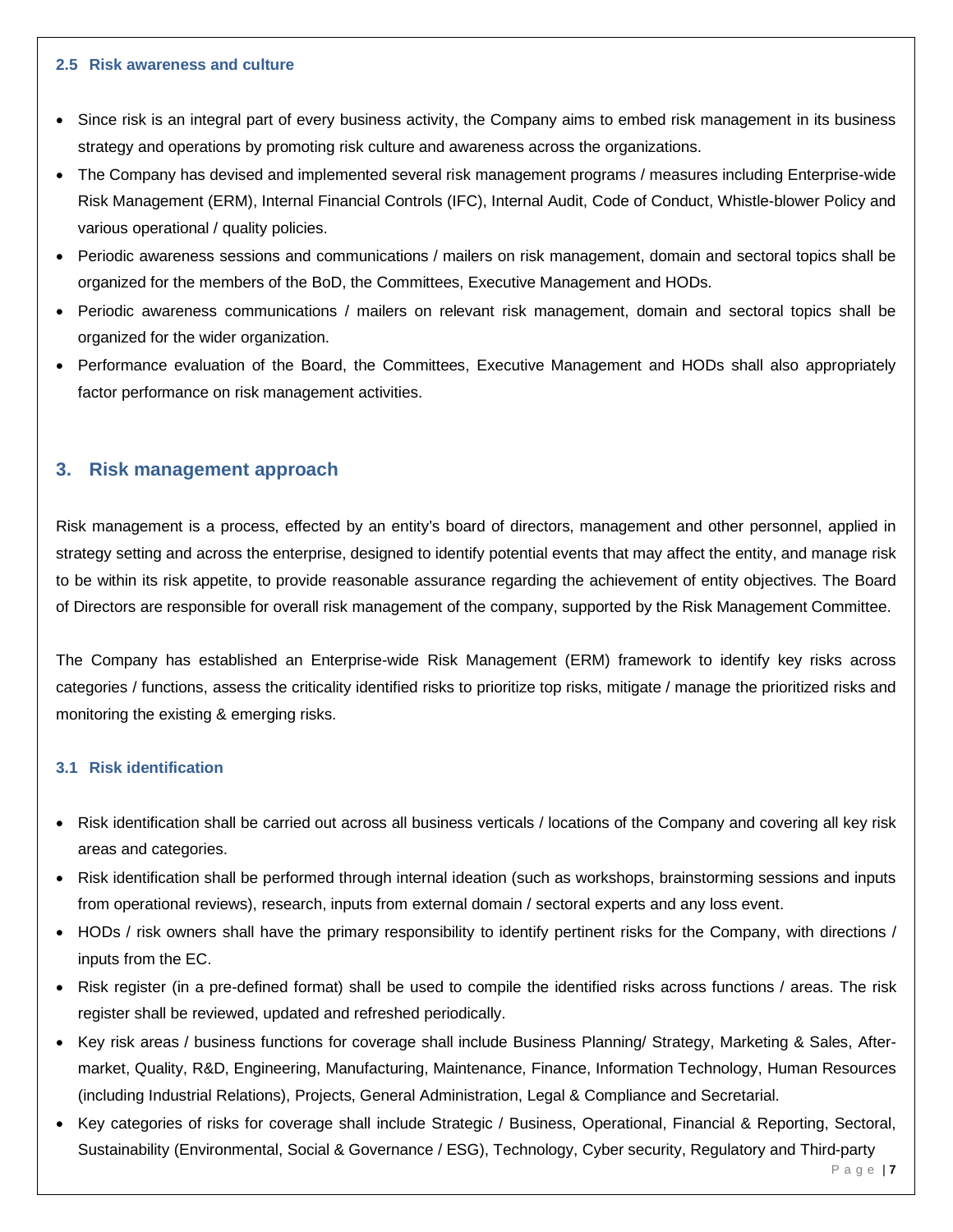#### <span id="page-7-0"></span>**3.2 Risk assessment**

- Criticality of the risks identified across the organization shall be assessed and top / prioritized risks shall be identified based on the risk ratings. This would enable focused approach to risk mitigation / management and monitoring at Management and Committee / Board levels. Such risk assessment should be done periodically to review the relevance of the top / prioritized risks.
- Criticality shall be assessed based on two parameters Likelihood (probability of risk event occurring) and Impact (consequence of risk occurrence). Based on the Company's risk appetite, risk assessment guidelines shall be developed for both parameters for assessment under the scales below.

| <b>Scale</b>  | <b>Likelihood</b> | <b>Scale</b> | <b>Impact</b> |
|---------------|-------------------|--------------|---------------|
| 5             | Almost Certain    | 5            | Severe        |
| 4             | Probable          |              | Major         |
| 3             | Possible          | 3            | Moderate      |
| $\mathcal{P}$ | Remote            | 2            | Minor         |
|               | Improbable        |              | Negligible    |

| <b>Scale</b> | <b>Impact</b> |
|--------------|---------------|
| 5            | Severe        |
|              | Major         |
| 3            | Moderate      |
| 2            | Minor         |
|              | Negligible    |

- The HODs shall have the primarily responsibility to assess the identified risks, with directions / inputs from the EC. Using risk assessment form and referring to risk assessment guidelines, the HODs and Executive Management shall assess each identified risk on the two parameters.
- Criticality score for each risk for each respondent shall be the product of the Likelihood score and the Impact score.
- Risk assessment template (in a pre-defined format) shall be used to compile the criticality responses for each identified risk from various respondents.
- Risk assessment template (in a pre-defined format) shall be used to statistically compute the weighted average criticality scores for each identified risks, assigning 40% weightage to designated risk owners (HODs responsible for the concerned risk area), 40% weightage to designated risk customers (HODs responsible for the functions impacted by the risk) and 20% weightage to other respondents. Based on such weighted average criticality score, the risks are classified into three zones as per the below heat map:
	- Risks with score of 15 & above shall be in the 'red' zone, are considered to have "high" criticality and require active monitoring of risk response and resultant impact. These shall be reviewed by EC monthly and by RMC on halfyearly basis.
	- Risks with score between 8 & 12 shall be in the 'yellow' zone, are considered to have "medium" criticality and need periodic monitoring of risk response. These shall be reviewed by EC half-yearly and by RMC on annual basis.
	- Risks with score below 8 shall be in the 'green' zone, are considered to have "low" criticality and may need biannual review of risk response by EC.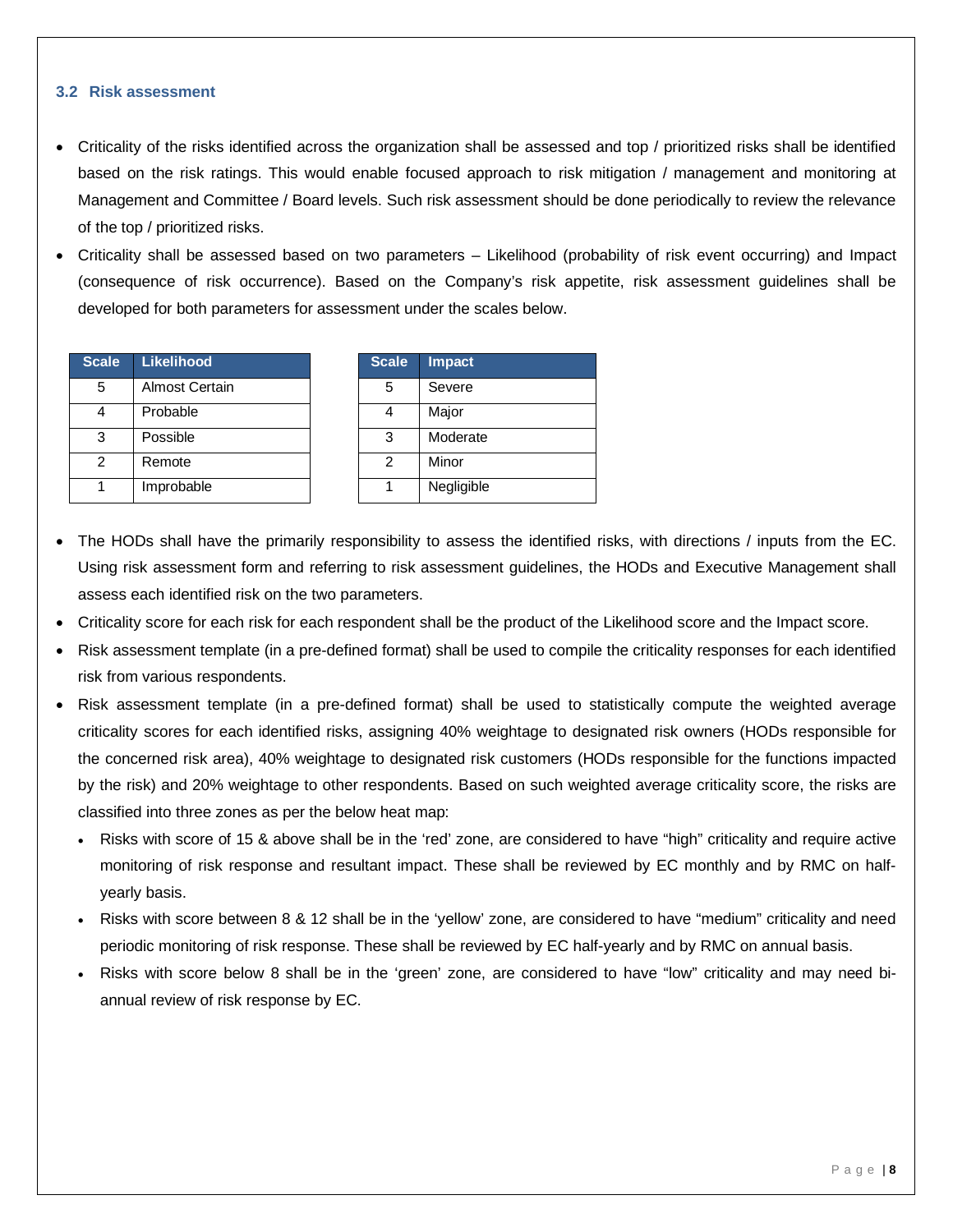

- The risk register (in a pre-defined format) shall be updated with the weighted average criticality scores, rankings and zone.
- RMC shall direct and review the risk assessment approach and outcomes periodically.
- Risk assessment exercise shall be refreshed once in two years to re-visit the prioritized risks

## <span id="page-8-0"></span>**3.3 Risk response**

- For the prioritized risks in 'red' zone, root cause analysis shall be performed, existing risk responses shall be evaluated (including process and status) and additional / alternate risk responses shall be identified, by the designated risk owners / HODs considering the Company's risk response strategy and with the directions / inputs from EC.
- The Company may adopt any of the following strategies to respond to a prioritized risk:
	- Risk Acceptance / Retention Accept and tolerate the risk.
	- Risk Exploitation Take measures to ensure that the opportunity will be realized.
	- Risk Avoidance / Termination Take measures which would result in elimination of the risk.
	- Risk Reduction / Mitigation Take measures which would result in reduction of likelihood or impact of the risk event.
	- Risk Transfer Transfer some aspects of the risk to a third-party.
- The risk response plan (in a pre-defined format) shall be prepared for each prioritized risk, including the existing measures, additional / alternate measures, responsibility, timelines and status. In addition, the Key Risk Identifiers (KRIs) pertinent to each risk shall be defined, including the source of information and timing / frequency.
- RMC shall direct and review the risk response strategies and plans periodically.

## <span id="page-8-1"></span>**3.4 Risk monitoring and reporting**

 Monitoring of status of risk responses: Status of identified mitigation responses for prioritized risks shall be presented by the risk owners to the EC thrice in a year and by the EC to RMC on half-yearly basis. During such reviews, adequacy of the risk responses and need for additional / alternate response plans shall be also assessed.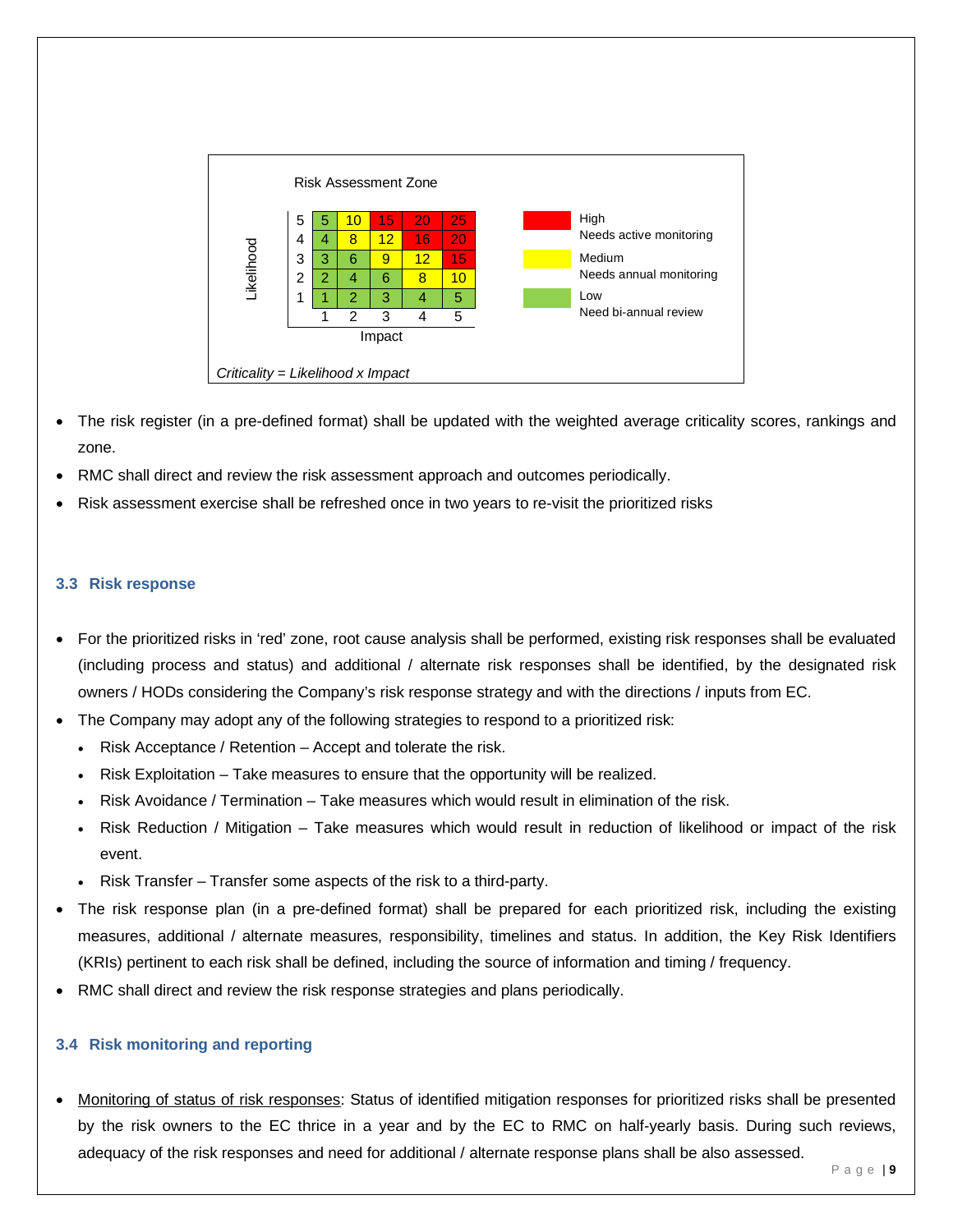## Monitoring of Key Risk Indicators (KRI):

- Key Risk Indicators (KRIs) / performance metrics shall be defined for each prioritized risk, including the relationship with the identified risk, tolerance levels (guided by the Company's risk appetite), source of information, format, timing, frequency and responsibility.
- Data for each KRI shall be compiled and dashboards / reports of performance shall be prepared as per defined frequency by the risk owners. Based on performance against defined targets / tolerance levels, the status of KRIs shall be marked as 'Green', 'Yellow' or 'Red' for attention / action.
- Risk owners shall present the KRI dashboards to the EC thrice in a year. Remediation / response plans shall be identified and implemented by the risk owners, with the direction / input from EC.
- EC and RMC shall present the KRI dashboards (along with remediation / response plans) to the RMC and the Board respectively.
- Identification of emerging risks:
	- Beyond the risks identified through the ERM exercise, it is important to monitor the changing eco-system to identify emerging risks relevant to the Company.
	- Such emerging risks may be identified by the Directors, Executive Management, HODs, employees, customers, vendors, external consultants / experts and any other components in the Company's ecosystem.
	- Under the direction of the RMC, the EC shall develop and implement a mechanism / process to receive and compile inputs on emerging risks from various sources on an ongoing basis.
	- The EC shall monitor and assess potential emerging risks being received and highlight the relevant emerging risks to the concerned risk owners / HODs. After such assessment by HODs and EC, pertinent emerging risks shall be presented to the RMC along with proposed response plans. The relevant risks shall be added to the risk register.
- Review by EC: As explained above in section 2.4, EC shall meet monthly to review the risk monitoring results / dashboards, emerging risks and status of risk response plans and provide directions to the risk owners / HODs.
- Half-yearly review by RMC: As explained above in section 2.2, RMC shall meet at least twice in a financial year, to review the risk monitoring results / dashboards, emerging risks and status of risk response plans and provide directions to EC.
- Annual review by Board: RMC shall report to the Board on annual and need basis on the prioritized risks, related response plans and their KRIs (along with its recommendations for actions), to also aid the Board to include a statement in its report to the Shareholders on development and implementation of risk management.
- Evaluation by AC: Audit Committee shall periodically evaluate the adequacy and effectiveness of the risk management framework in place, through review of risk management reports and actions.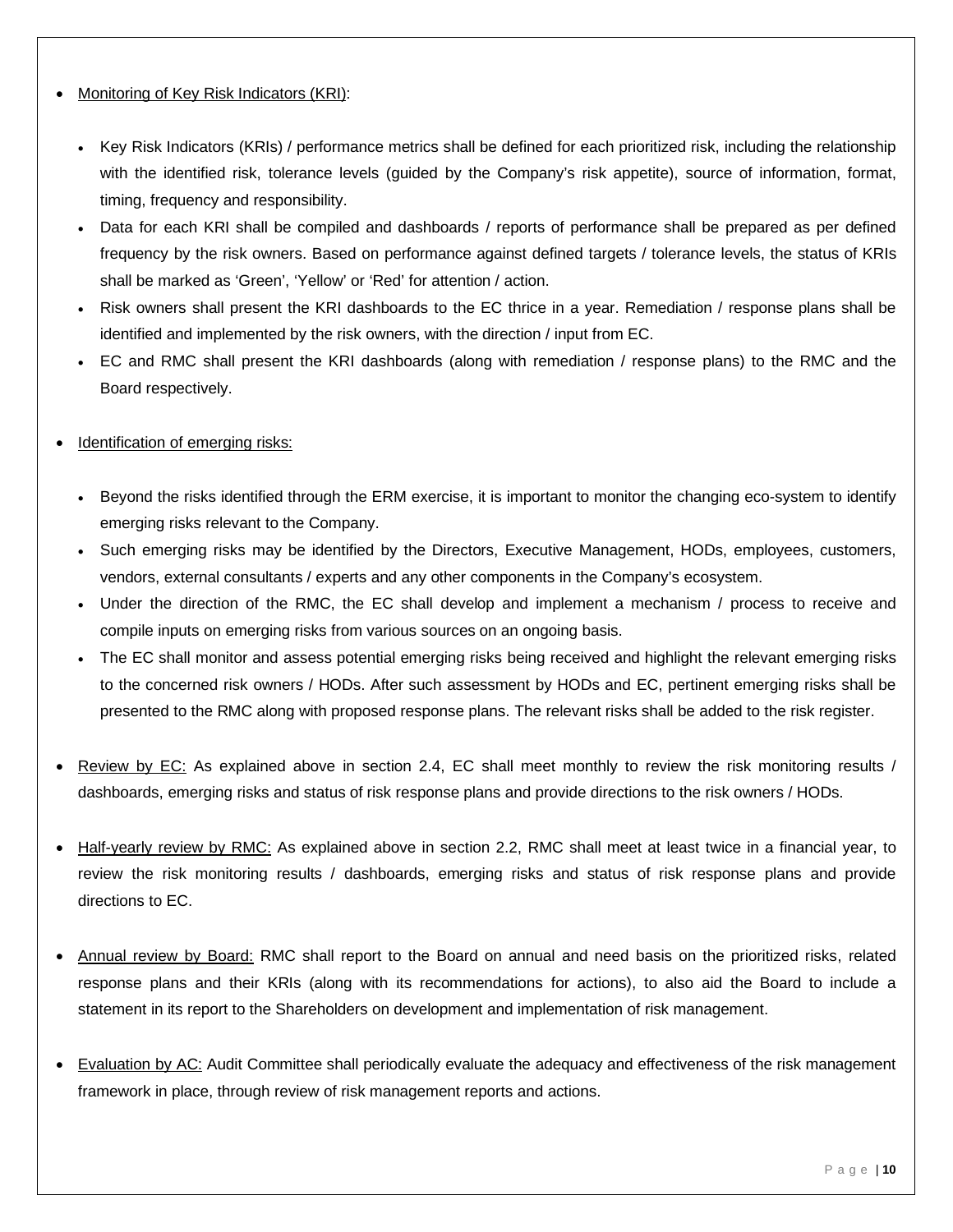- Integration with Internal Audit:
	- RMC may provide recommendations to the Audit Committee for coverage of certain risk areas / prioritized risks as part of the Internal Audit plan. RMC may also interact with the internal auditors wherever it deems fit and require them to make any presentations thereon.
	- Audit Committee may also mandate the internal auditors to perform a review of adequacy and / or effectiveness of the risk management framework, to aid the AC's evaluation of the RM framework.

## <span id="page-10-0"></span>**4. Business Continuity Planning**

- Business Continuity Plans (BCP) and Disaster Recovery (DR) are designed, implemented and operated to enable to the organization to have a rapid response to address the consequence of high impact and high velocity risks. BCP and DR covers key areas such as information technology, assets, manufacturing, supply chain and human resources.
- Documented BCP and DR framework shall be reviewed by the RMC and approved by the Board, including any amendments thereof.
- Reports on operation of BCP and DR framework, including periodic mock drills and testing, shall be presented by the EC to the RMC on annual basis.

## <span id="page-10-1"></span>**5. Annexures**

## <span id="page-10-2"></span>**5.1 Risk Register Template**

| <b>Risk</b><br>No. | <b>Risk</b><br><b>Description</b> | Root<br>Cause<br>No. | Root<br>Cause<br><b>Description</b> | <b>Contextual</b><br><b>Information</b> | <b>Risk</b><br>Owner | <b>Risk</b><br><b>Customer</b> | Weighted<br>Average<br><b>Criticality</b><br>score | <b>Criticality</b><br>Ranking | <b>Criticality</b><br>Zone | <b>Existing</b><br><b>Mitigation</b><br><b>Measures</b> | <b>Existing</b><br><b>Mitigation</b><br>Owner |
|--------------------|-----------------------------------|----------------------|-------------------------------------|-----------------------------------------|----------------------|--------------------------------|----------------------------------------------------|-------------------------------|----------------------------|---------------------------------------------------------|-----------------------------------------------|
|                    |                                   |                      |                                     |                                         |                      |                                |                                                    |                               |                            |                                                         |                                               |
|                    |                                   |                      |                                     |                                         |                      |                                |                                                    |                               |                            |                                                         |                                               |

## <span id="page-10-3"></span>**5.2 Risk Assessment Templates**

## **Risk assessment guidelines**

| <b>Likelihood</b>                   | <b>Almost Certain</b><br>(5) | <b>Probable</b><br>(4) | <b>Possible</b><br>(3) | <b>Remote</b><br>(2) | Improbable<br>(1) |
|-------------------------------------|------------------------------|------------------------|------------------------|----------------------|-------------------|
| History of occurrence               |                              |                        |                        |                      |                   |
| Probability of future<br>occurrence |                              |                        |                        |                      |                   |

| <b>Impact</b> | <b>Severe</b><br>(5) | <b>Major</b><br>(4) | <b>Moderate</b><br>(3) | <b>Minor</b><br>(2) | <b>Negligible</b><br>(1) |
|---------------|----------------------|---------------------|------------------------|---------------------|--------------------------|
| Parameter 1   |                      |                     |                        |                     |                          |
| Parameter 2   |                      |                     |                        |                     |                          |
| Parameter 3   |                      |                     |                        |                     |                          |
| Parameter 4   |                      |                     |                        |                     |                          |